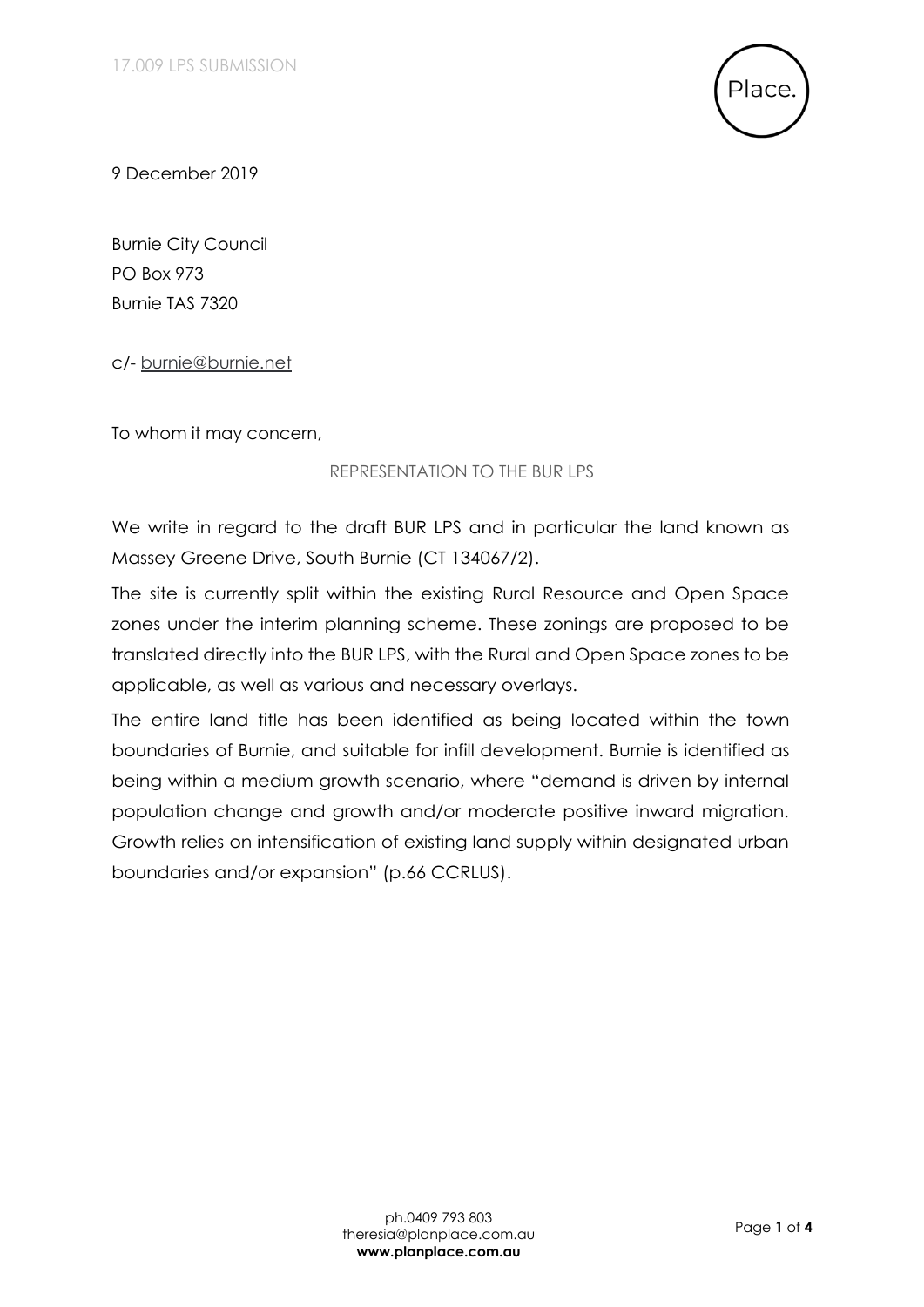



*Figure 1. Aerial photo of site (Source: ListMap)*

Our client wishes to register concern at the like for like translation approach to the land zoning for the entirety of this site, and the broader potential interactions and implications of the recent Tasmanian Planning Commission decision in relation to this particular approach for an LPS.

The recent decision by the Tasmanian Planning Commission (2019-1) recognises the suitability of the site for residential expansion. The proposed rezoning was rejected solely on the grounds that there is an oversupply of General Residential land within the municipal area.

If indeed there is considered to be an oversupply of General Residential land within the municipality and such oversupply is considered sufficient to refuse logical expansion of the zone within the town boundaries, a like for like translation is no longer appropriate. There is therefore a previously unforeseen responsibility upon the planning authority as part of the LPS process to reassess which sites are zoned as such and prioritise these accordingly.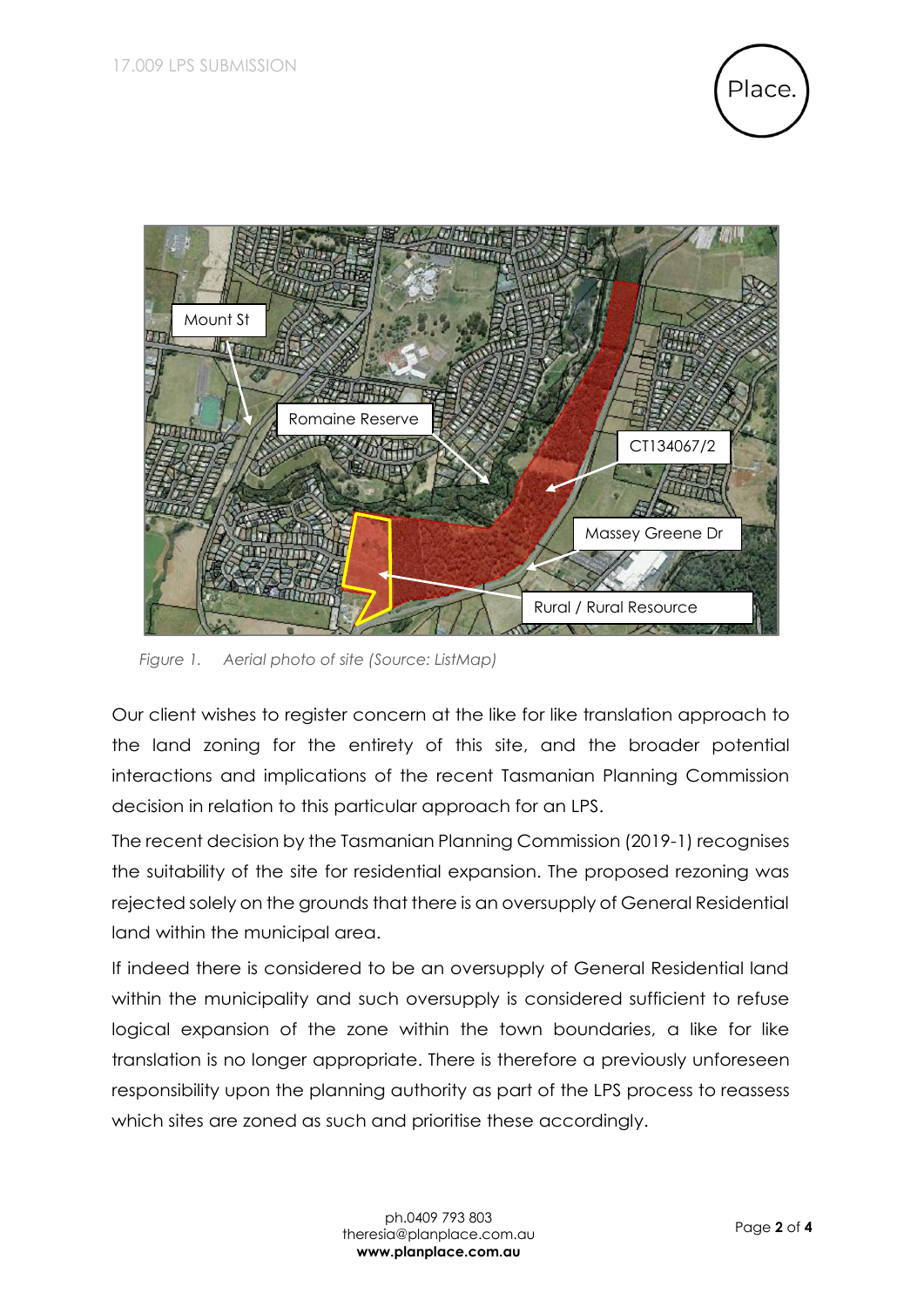



*Figure 2. Appropriate division of zoning (General Residential and Open Space)*